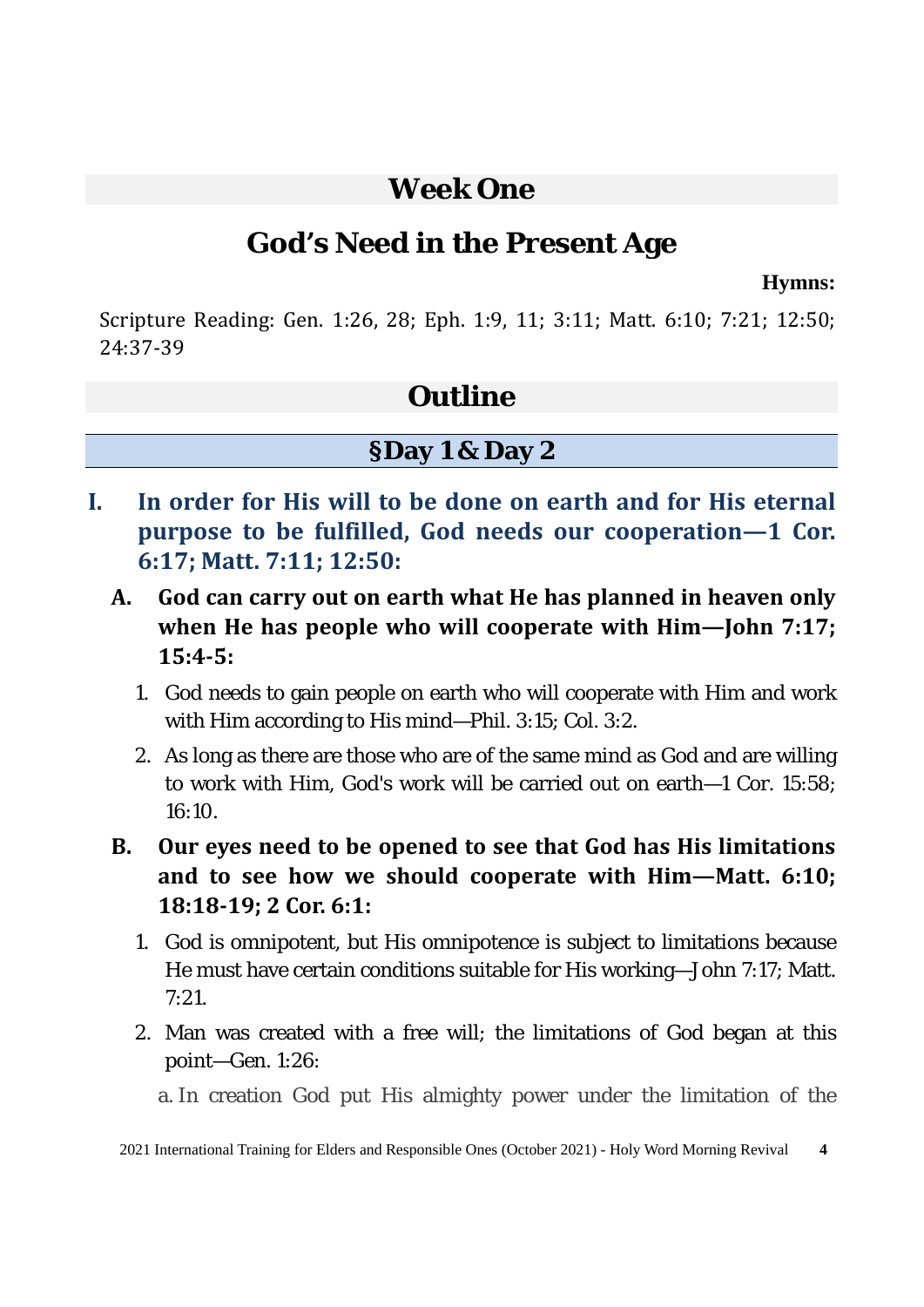human will—v. 28; 2:9, 16-17.

- b. God wants the human will to be on His side; therefore, He accepts the limitation that this desire entails—John 4:34; 5:30; 6:38; Rom. 12:2-3.
- 3. As members of Christ's organic, mystical Body, we are either expressing Him or limiting Him—1 Cor. 12:12-13, 18-20, 27:
	- a. The Lord needs to bring us to the point where we have nothing to hinder Him from doing whatever He wills—6:17; Matt. 6:10; 7:21; 12:50; Eph. 1:1, 9; 5:17.
	- b. Once the Lord has brought us to a place of total responsiveness to Him, He will have a free and unhindered way to accomplish His will; then there will be nothing that God cannot do to carry out His purpose on earth—Matt. 6:10; 26:39, 42; Heb. 13:21.

#### **§Day 3**

- **II. God needs man to recover the earth—Gen. 1:26, 28; Matt. 6:10; Rev. 5:10:**
	- **A. Man was created by God to have dominion over the earth, to subdue it, conquer it, and thereby recover the earth for God—Gen. 1:26, 28.**
	- **B. God's intention in giving man dominion is to subdue God's enemy, Satan, who rebelled against God—vv. 26, 28:** 
		- 1. Subdue in Genesis 1:28 implies that a war is raging on earth between God and His enemy, Satan; whoever gains the earth will have the victory.
		- 2. God has a problem, and this problem is Satan, the archangel who rebelled against God and became His enemy in the universe and especially on the earth—Isa. 14:12-14; Ezek. 28:12-18:
			- a. In order to subdue His enemy and thus solve His problem, God gave man authority to rule over all things created by God—Gen. 1:26.
			- b. Man especially must rule over the earth and even subdue the earth because the earth has been usurped by God's rebellious enemy—v. 28.
			- c. God needs man to exercise His authority over all the creeping things and to subdue and conquer the rebellious earth so that God may recover the earth for His kingdom—Matt. 6:9-10; Rev. 5:10.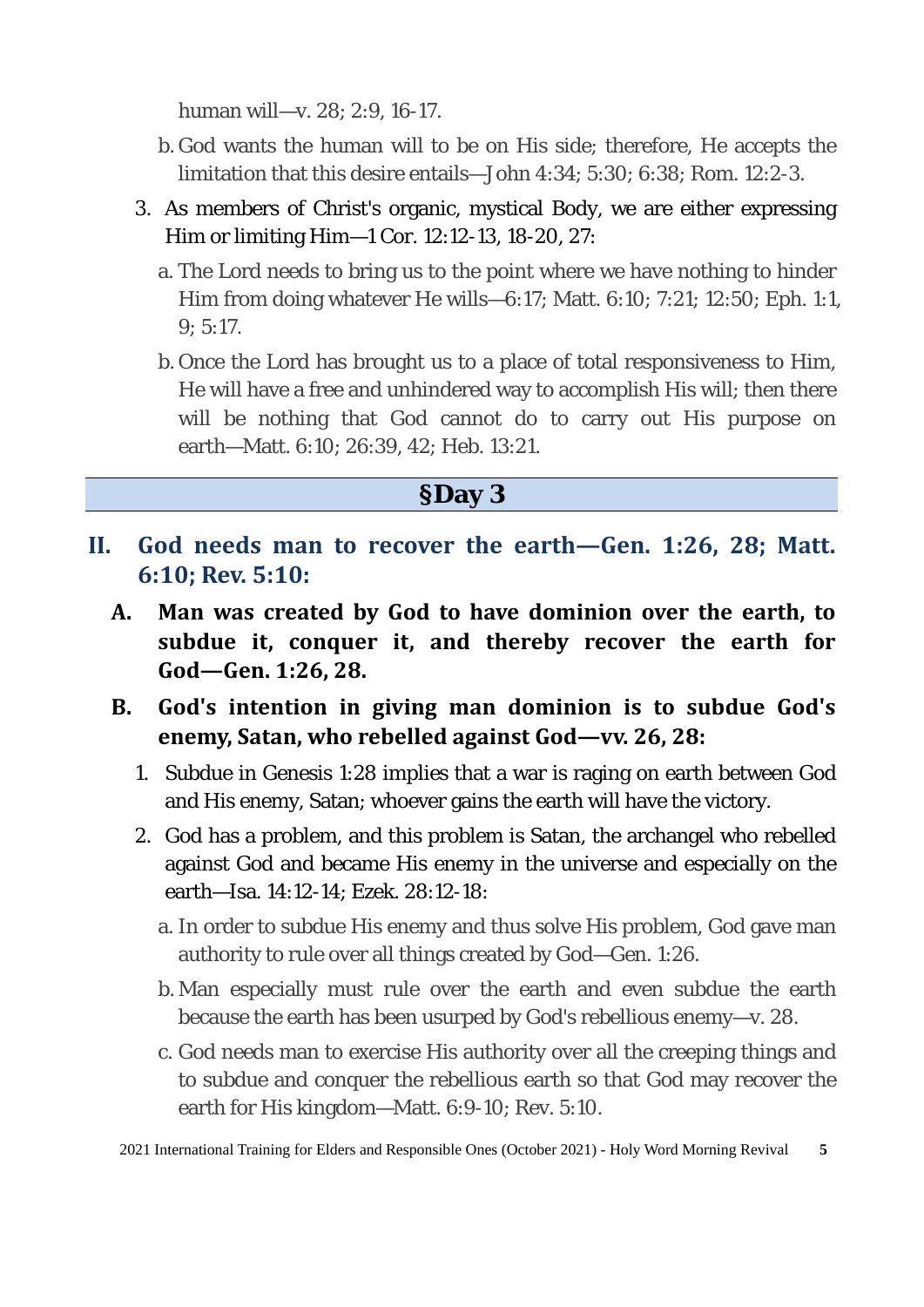- 3. God wants to use man to deal with His enemy, and He created man for this purpose; God wants His creature man to deal with His fallen creature Satan—Gen. 1:28.
- 4. If we do not restore the earth from the hand of Satan, we have not yet achieved God's purpose in creating man to subdue the earth and have dominion; we need to deal with Satan and recover the earth for the benefit of God and to satisfy His need—v. 28; Matt. 6:9-10.

### **§Day 4 & §Day 5**

- **III. God needs to end this age—Rom. 12:2; Eph. 2:2; 2 Cor. 4:4; Titus 2:12:**
	- **A. The situation before the Lord's coming will be like that in the days of Noah—Matt. 24:37-39:** 
		- 1. Noah lived in a crooked and perverse age—Gen. 6:1-22.
		- 2. In Matthew 24:37-39 and Luke 17:26-27 the Lord Jesus likened our age to the days of Noah:
			- a. The conditions of evil living that stupefied the generation of Noah before the flood portray the perilous condition of man's living before the great tribulation and the Lord's parousia—Matt. 24:21, 3, 27, 37, 39.
			- b.If we would participate in the overcomers' rapture to enjoy the Lord's parousia and escape the great tribulation, we must overcome the stupefying effect of man's living today—Luke 21:34-36.
	- **B. Today there are only two things on earth—the crooked and perverted generation and the church as the corporate expression of Christ—Acts 2:40; Phil. 2:15; 1 Cor. 1:2; 12:12, 27.**
	- **C. If we would be the corporate expression of Christ in the church life, we need to be today's "family of Noah" building the corporate Christ as the ark that will deliver us from the crooked and perverted generation and usher us into the coming age of the kingdom of God—Gen. 6:8—8:3; 1 Cor. 12:12; Phil. 2:12-13; 1 Pet. 3:20-21.**
	- **D. The ark built by Noah is a type of Christ as the salvation of God's elect; the ark that we are building today is the corporate**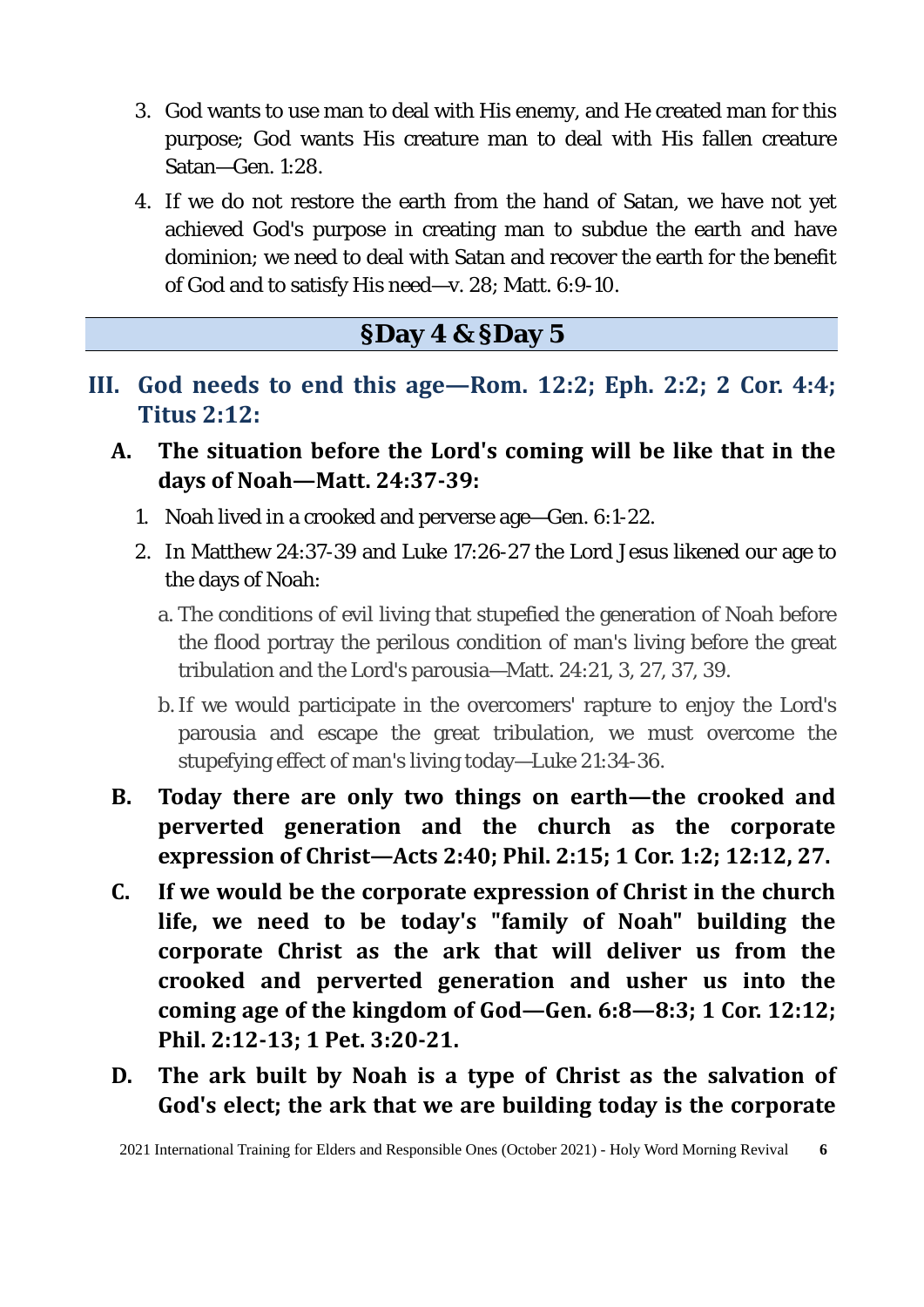**Christ, the church, as our salvation from today's crooked, perverted, and evil generation—vv. 20-21; 1 Cor. 12:12, 27.** 

- **E. The church life is today's ark to terminate the present age and bring in God's kingdom—1:2; 12:12, 27; 1 Thes. 1:1, 9-10:** 
	- 1. The Lord desires "the family of Noah" to build the ark and testify against the trend of the age so that He can use them to terminate the age and bring in the kingdom age—Heb. 11:7; Rev. 11:15.
	- 2. What we are building in the church life is the corporate Christ as the ark for our salvation and for the salvation of the ones under our care—1 Cor. 12:12; 14:26; Phil. 2:12-13.

#### **F. God wants the church, the ark, where we can be saved from today's evil generation—Acts 2:40-47:**

- 1. God wants to save us—through this ark—from the crooked generation and usher us into God's kingdom to fulfill His eternal purpose—Matt. 6:33; 13:43; Luke 12:32; Rev. 11:15.
- 2. God cares for whether or not we are in the ark, the proper church life; He wants us to be a part of the corporate Christ, part of the testimony of Jesus—1 Cor. 12:12; Rev. 1:2, 9, 11, 20; 22:16.

### **G. When this ark is built up, the Lord Jesus will return—19:7; 22:7, 12, 20:**

- 1. The Lord has not come back yet because He is still waiting for the ark to be built—Matt. 16:18, 27.
- 2. When the testimony of the church in the Lord's recovery is matured, the Lord Jesus will return—Rev. 19:7; 22:7, 12, 20.

#### **§Day 6**

- **IV. God needs the man-child for His greatest dispensational move—12:1-5, 7-12:** 
	- **A. The man-child refers to the overcomers in the church, to the portion of the people of God who are overcomers—2:26-27; 12:5.**
	- **B. The overcomers are the instrument that enables God to achieve**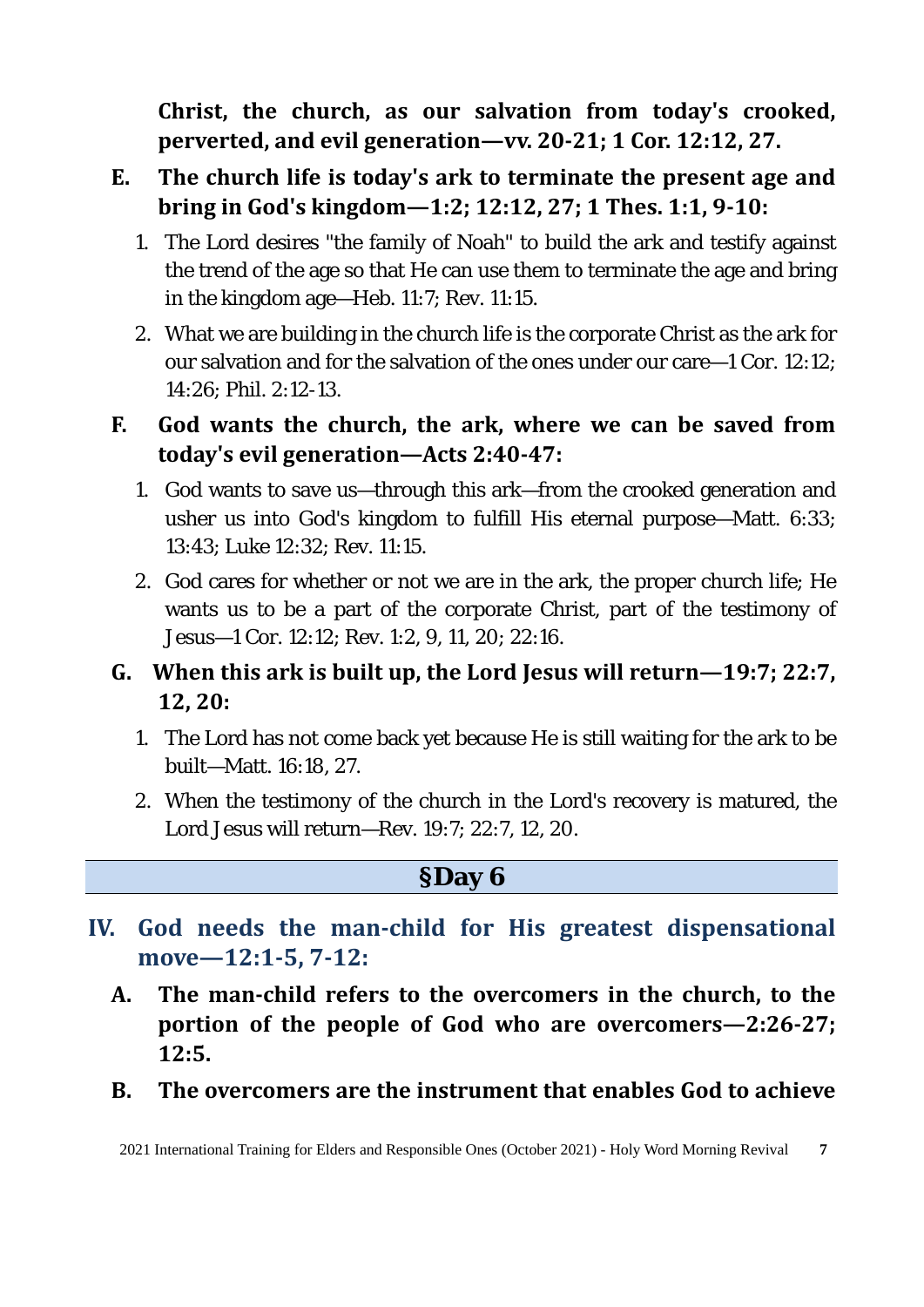#### **His purpose; the man-child enables God to move—vv. 10-11:**

- 1. The man-child consists of the overcomers who stand on behalf of the church, take the position that the whole church should take, and do the work for the church—2:7b, 11b, 17b, 26-28; 3:5, 12, 21; 12:5, 11.
- 2. When God gains these overcomers, His purpose will be attained, and He will be satisfied.
- **C. The universal bright woman represents the totality of God's people, and the man-child is the stronger part within the woman—Gen. 3:15; Rev. 12:1-2, 5:** 
	- 1. In the Bible the stronger ones among God's people are considered a collective unit fighting the battle for God and bringing God's kingdom down to earth—vv. 5, 10-11.
	- 2. God will use the man-child to fulfill His economy and to accomplish His purpose—1 Tim. 1:4; 2 Tim. 1:9; Eph. 1:9, 11; 3:11:
		- a. God needs the man-child to defeat His enemy and to bring in His kingdom so that His eternal purpose might be accomplished—Rev. 12:10.
		- b. The Lord's recovery is the practicality of God's economy today, and His economy can be carried out only by the man-child—v. 5.

#### **D. The man-child is related to God's most important dispensational move—Matt. 6:9-10; Rev. 12:10; 11:15:**

- 1. God wants to end this age and bring in the age of the kingdom, and for this He must have the man-child as His dispensational instrument.
- 2. The rapture of the man-child brings an end to the church age and introduces the age of the kingdom—12:5, 10.
- 3. The rapture of the man-child to heaven, the casting of Satan to earth, and the declaration in heaven signify that the man-child will bring the kingdom to earth; this is God's greatest dispensational move—vv. 5, 9-10; 11:15.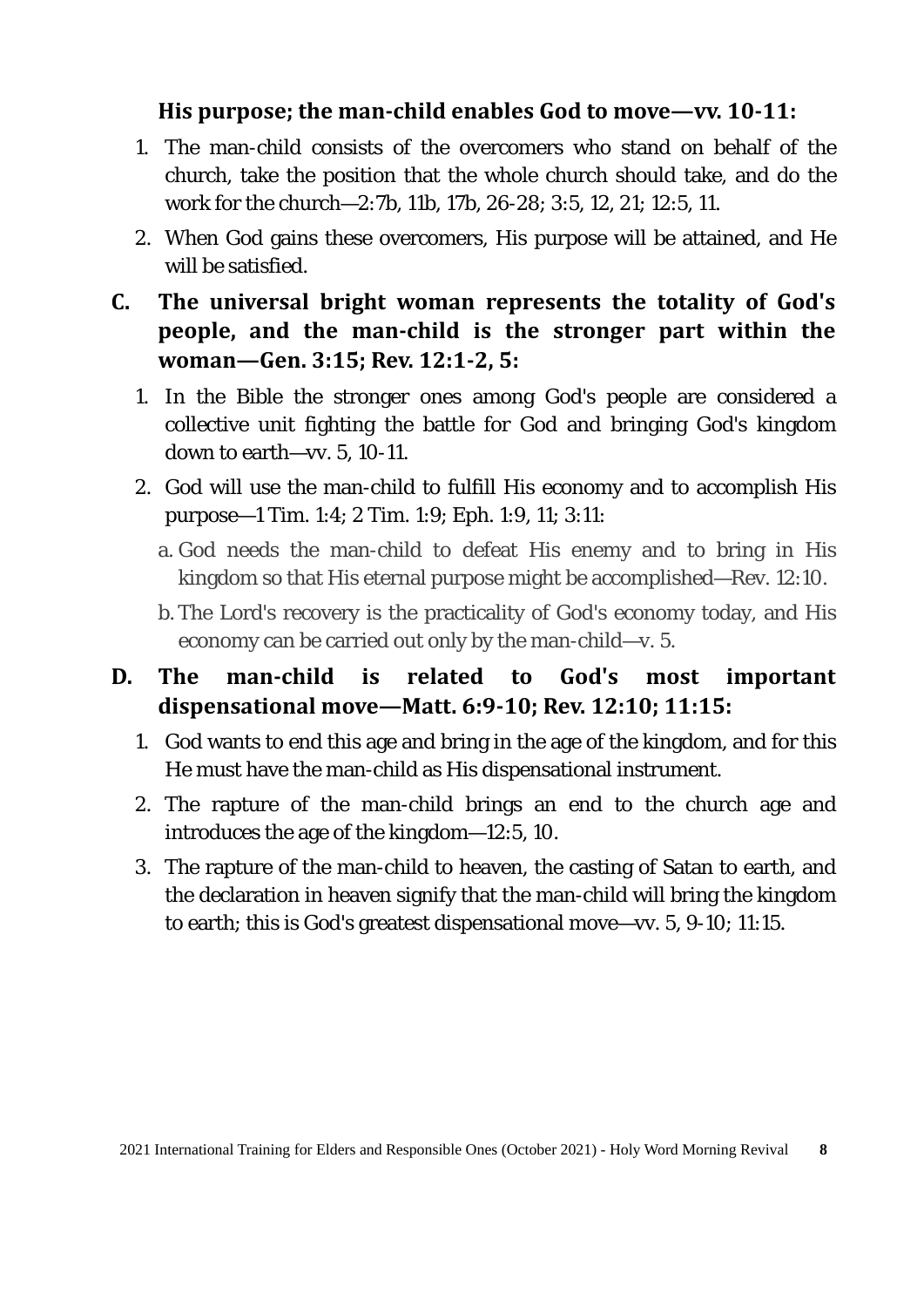### **Morning Nourishment**

Matt. 6:10 Your kingdom come; Your will be done, as in heaven, so also on earth.

1 Cor. 12:27 Now you are the Body of Christ, and members individually.

16:10 Now if Timothy comes, see that he is with you without fear; for he is working the work of the Lord, even as I am.

When God wanted to speak to the children of Israel and to work among them, He first asked Isaiah, "Whom shall I send? Who will go for Us?" (Isa. 6:8). Although God had already decided to speak to the children of Israel and to work in their midst, He had to find someone on earth who would work with Him according to His mind. God is still calling and looking for people. He wants to preach the gospel unto the uttermost part of the earth so that all the nations could receive His salvation (Matt. 28:19; Acts 1:8; 13:47). However, He must first find and gain people on the earth who will cooperate with Him and work with Him according to His mind. As long as there are those who are of the same mind as God and who are willing to work with Him, God's work will be carried out on the earth by them. If God cannot find such ones on the earth, His desire and plan will remain in heaven, but it will not be carried out or fulfilled on the earth. God can carry out on earth what He has planned in heaven only when He finds people who will cooperate with Him. (CWWL, 1950-1951, vol. 2, "Serving according to Revelation," p. 231)

### **Today's Reading**

God is omnipotent, but His omnipotence is subject to limitation because He must have certain conditions suitable for His working. The question is whether or not we are in the position for Him to show forth His power. I know that I cannot help God; I cannot further anything of His. But it is possible that something of me can hinder Him. Sin, unbelief, natural

<sup>2021</sup> International Training for Elders and Responsible Ones (October 2021) - Holy Word Morning Revival **9**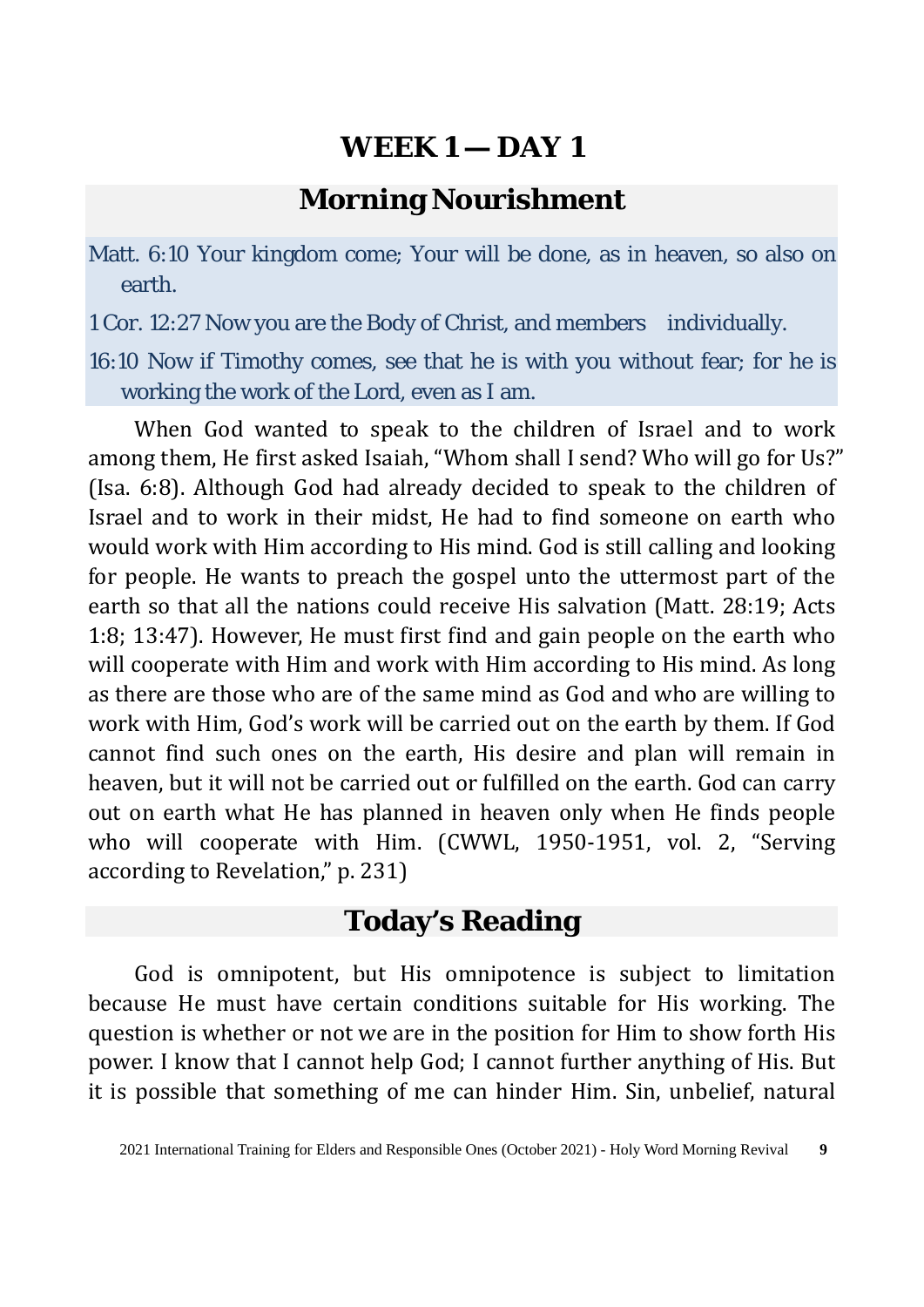energy, etc., will hinder the very power of God. The Lord has to give us light to see what He can do, and He has to give us light also to see what we can hinder Him from doing. We can put Him into a position where He cannot do what He wants to do. The Creator of heaven and earth can be limited by us. May the Lord search our hearts and deal with us in a drastic way. Is there anything in us that is hindering Him? Are there props in our Christian life? Is there a leaning to sight or feeling or are we walking by faith? Is only God in our lives? He is our life and power, but are there plans, programs, that substitute for Him? Are we trusting Him to bring something out of nothing? Are we trusting Him to bring the dead back to life? He is always the God of resurrection. If we abide in Him, we will see light. It is not by self-examination that we find out what is hindering; it is by being before Him.

The Body of Christ is that which expresses Christ….The Body can either be for His expression or His limitation. On earth He moved in a limited body of flesh; today He moves in a spiritual Body—His church—to express and manifest Himself. He is moving within His Body in the Spirit. On earth He manifested Himself in His body, and today He is doing the same. We are the members of this spiritual Body, and we are either being used to express Him or we are limiting Him. It will be a great day when the light dawns and we realize how great our responsibility is. We are the only expression that Christ has. The Body is the way for Him to express Himself. Outside of our bodies, what expression do we have? None. In the same principle we are in the position to give Him a full expression or to limit His expression. For this reason the complete sovereignty of Christ is of supreme importance. In order to bring Him to bear on evil situations in the spiritual world and to express Himself, we must not limit or restrict Him in any way. (CWWN, vol. 46, pp. 1226-1227)

Further Reading: CWWN, vol. 46, ch. 183; CWWL, 1955, vol. 3, "The Central Work of God and Proper Spiritual Experience," ch. 12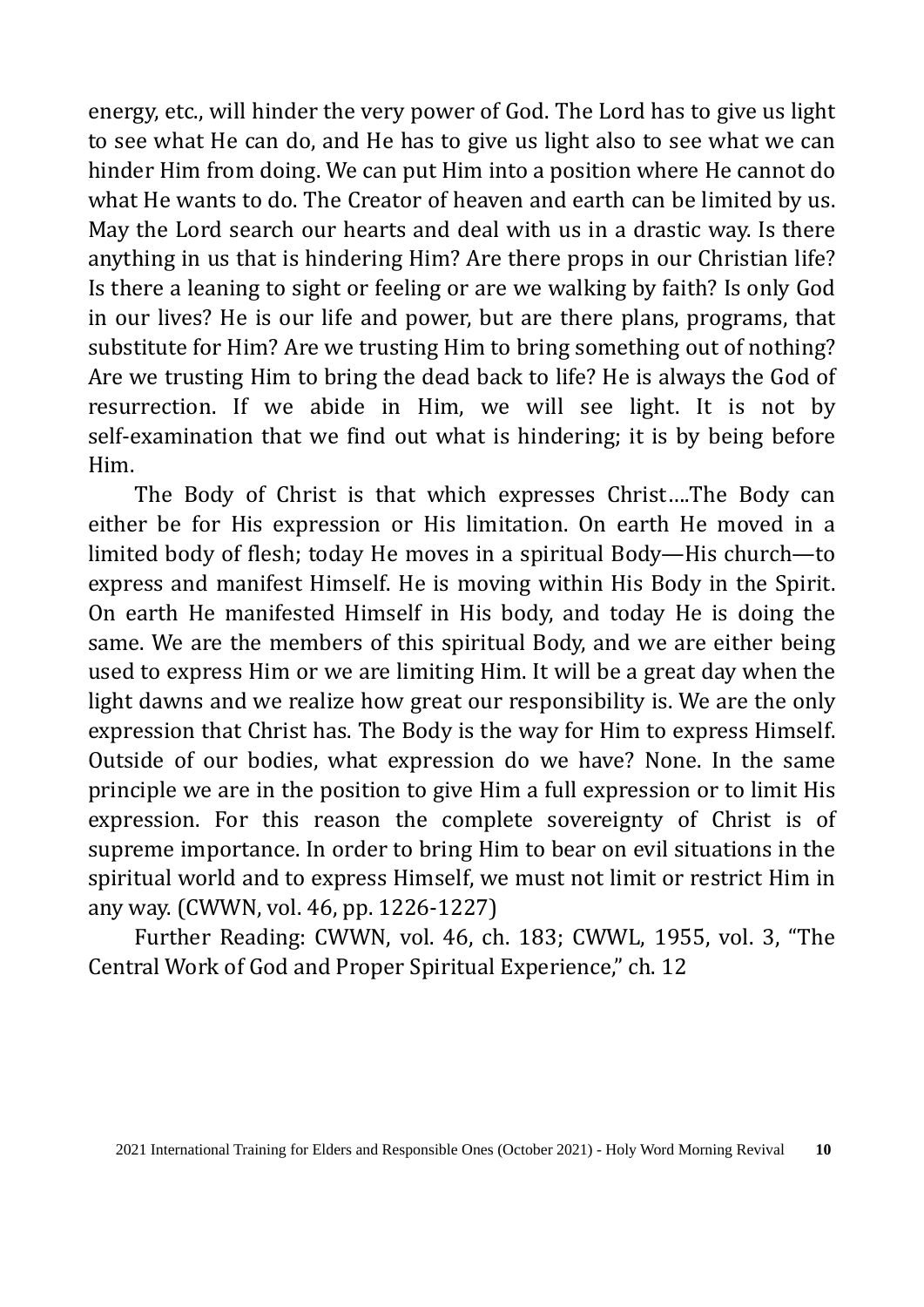### **Morning Nourishment**

John 6:38 For I have come down from heaven not to do My own will but the will of Him who sent Me.

Matt. 26:42 Again…He prayed, saying, My Father,…Your will be done.

God is El Shaddai—in eternity past and also in eternity future nothing can limit Him. In the two eternities nothing can stop, hinder, or delay Him. However, God has a will. He has a Son, but He wanted many sons—a people who would share His life and manifest His Son. For this reason He created heaven, earth, and man. But herein lies the trouble: man was created with a free will. The limitation of God began at this point. From the time of the garden of Eden until now, three wills have been at work—God's, Satan's, and man's. God will not abolish the human will. He wants the human will to be on His side; therefore, He accepts the limitation that this desire entails. God will not compel man to do anything as He works toward His goal. In the two eternities God's omnipotence is absolute; today His omnipotence is relative, for He is subject to certain limitations. (CWWN, vol. 46, pp. 1227-1228)

#### **Today's Reading**

In creation God put His almighty power under the limitation of the human will. This will can be on the divine side, or it can be on its own side or Satan's side to limit God. If this will is set for God, then there will be something much more for the glory of God than before creation. Thus, the omnipotence in eternity future will be much greater than in eternity past. It will be possible to be limited, but there will be no limitation because we will have been brought to a place where we stand for everything that is of God. God will therefore have far greater glory. There will always be a separate will, but it will become so subject to God that it is a glory to God. God has run a risk to bring this about. Our capacity will be the capacity of

<sup>2021</sup> International Training for Elders and Responsible Ones (October 2021) - Holy Word Morning Revival **11**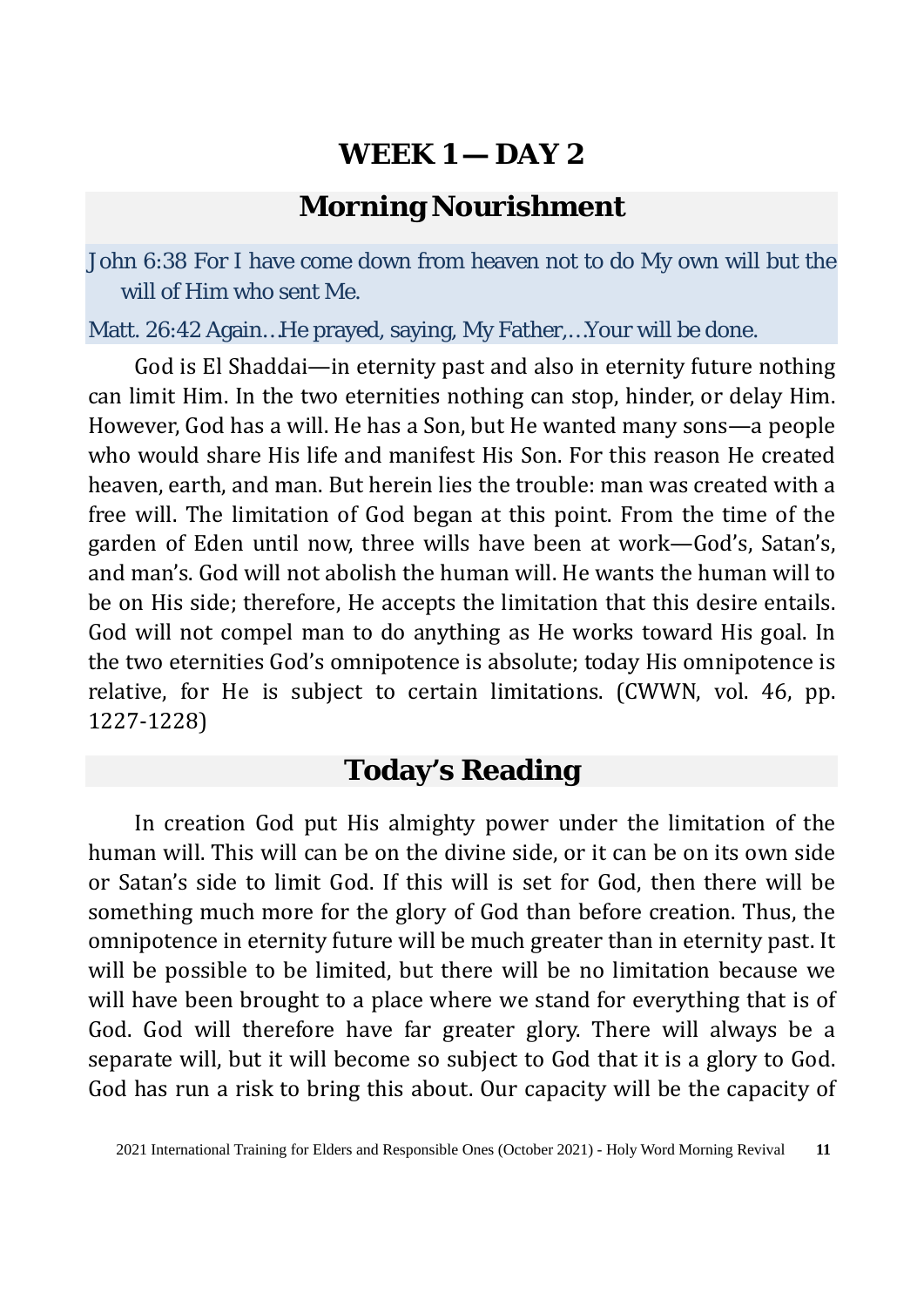the power of God; God will be as great as our capacity allows Him. This is the measure in the earthen vessel. If we enlarge our capacity, we will enlarge the power of God. Today the power of God is limited by our capacity, and it is subject to our will, submission, obedience, and faith. The power of God takes the shape of our faith in Him. We are the meter, the measure. The divine almightiness today is subject to us.

The One whose will is absolutely identified with God's and the One in whom God has no limitations is the Lord Jesus. God can do what He likes with Him and through Him. Through His death and resurrection a Body has been formed by the power of the Spirit, and God is looking and seeking for members who will be fully responsive to Him and in whom His will's limitations will be forever done away with….He must have a free way with us before we can bring in the eternal purpose….The kingdom means that God can do what He wants, that He has His own way, that He is unhindered, and that He has authority and power and therefore glory….One day the church will be the vessel of all that He wants, but it must begin today….We cannot expect God to show forth a greater measure than what we afford Him. He is absolutely limited. The power of God today is utterly subject to our measure. God is in many ways no more powerful than we are. He has put Himself into us and made us His channels. We can shut Him out or we can release Him. The whole matter of the divine purpose is at stake.

The Lord must bring us to a place where we have nothing to hinder Him, where we are pliable in the hands of the Lord. He must bring us to a place of utter responsiveness to Himself so that He can have a free and unhindered way. Then there will be nothing that He cannot do. "The Son can do nothing from Himself" (John 5:19). That is the secret. Oh, this tenacious nature of ours! "Lord, from today may I have grace not to trust in myself, not to use my own power, nor to think highly of myself. May all that is hindering You be put under the blood." (CWWN, vol. 46, pp. 1228-1229)

Further Reading: CWWN, vol. 37, ch. 28; CWWL, 1953, vol. 1, "Knowing Life and the Church," ch. 15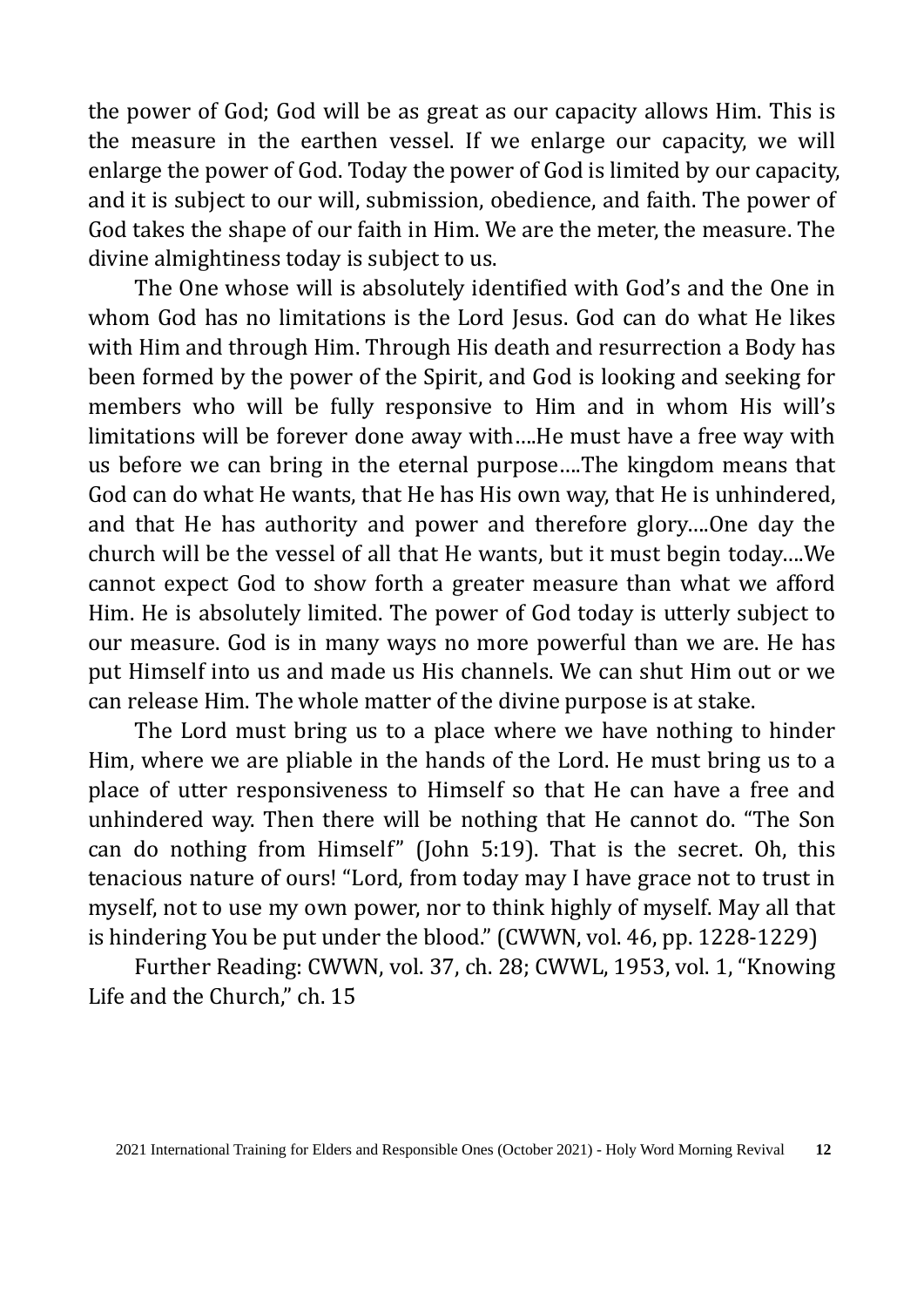### **Morning Nourishment**

Gen. 1:28 …Fill the earth and subdue it, and have dominion over the fish of the sea and over the birds of heaven and over every living thing that moves upon the earth.

Rev. 5:10 And have made them a kingdom and priests to our God; and they will reign on the earth.

Two words in Genesis are very meaningful. One is subdue in Genesis 1:28, which can also be translated "conquer." The other is keep in Genesis 2:15, which can also be translated "guard." We see from these verses that God ordained man to conquer and guard the earth. God's original intention was to give the earth to man as a place to dwell. It was not His intention that the earth would become desolate (Isa. 45:18). God desired, through man, to not allow Satan to intrude upon the earth, but the problem was that Satan was on earth and intended to do a work of destruction upon it. Therefore, God wanted man to restore the earth from Satan's hand. (CWWN, vol. 34, "The Glorious Church," p. 9)

### **Today's Reading**

Some may ask: Why doesn't God Himself cast Satan into the bottomless pit or the lake of fire? Our answer is: God can do it, but He does not want to do it Himself….God wants to use man to deal with His enemy, and He created man for this purpose. God wants the creature to deal with the creature. He wants His creature man to deal with His fallen creature Satan in order to bring the earth back to God.

Many times the work of saving souls is not necessarily the work of God. Saving souls solves the problem of man, but the work of God requires that man exercise authority to have dominion over all things created by Him. God needs an authority in His creation, and He has chosen man to be that authority. If we were here just for ourselves as mere men, then all our

<sup>2021</sup> International Training for Elders and Responsible Ones (October 2021) - Holy Word Morning Revival **13**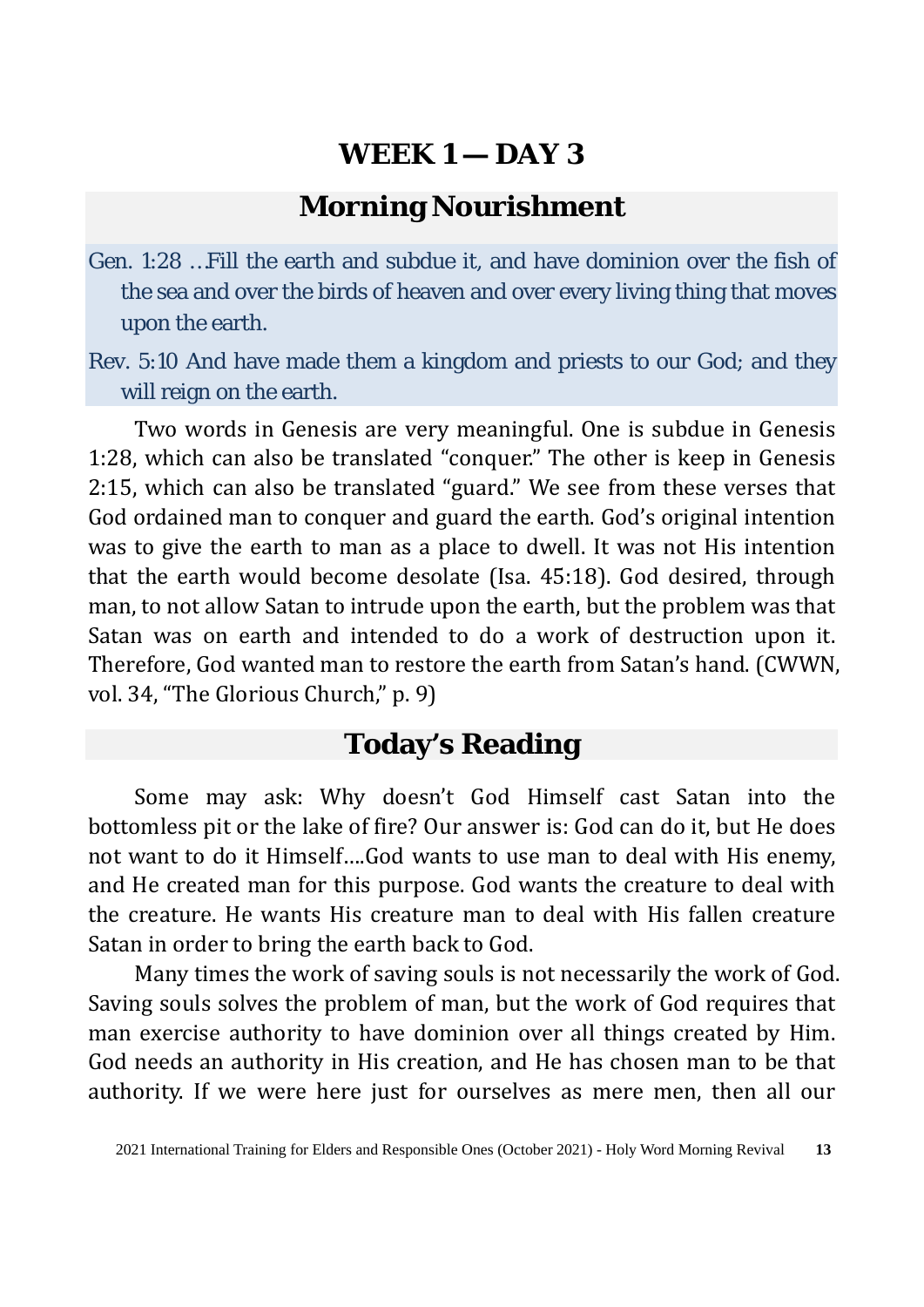seeking and longing would be to love the Lord more and to be more holy, more zealous, and save more souls….These things are [good but are] concerned simply with the benefit of man; God's work and God's need are entirely neglected. We must see that God has His need….Thank God that He has committed the ministry of reconciliation to us, but even if we have saved all the souls in the whole world, we have not yet accomplished God's work or satisfied God's requirement. Here is something called God's work, God's need. When God created man, He spoke of what He needed. He revealed His need to have man rule and reign over all His creation and proclaim His triumph. Ruling for God is not a small thing; it is a great matter. God needs men whom He can trust and who will not fail Him. This is God's work, and this is what God desires to obtain.

Brothers and sisters, this requires us to pay a price. We know how the demons can speak. A demon once said, "Jesus I know, and with Paul I am acquainted; but who are you?" (Acts 19:15). When a demon meets us, will he flee or not? Preaching the gospel demands that we pay a price, but a much greater price must be paid to deal with Satan.

This is not a matter of a message or a teaching. This requires our practice, and the price is extremely great. If we are to be men whom God will use to overthrow all of Satan's work and authority, we must obey the Lord completely and absolutely! In doing other work it matters less if we preserve ourselves a little, but when dealing with Satan, we cannot leave one bit of ground for ourselves. We may hold on to something of ourselves in our study of the Scriptures, in preaching the gospel, in helping the church or the brothers, but when we are dealing with Satan, self must be utterly abandoned. Satan will never be moved by us if self is preserved. May God open our eyes to see that His purpose demands that we be wholly and absolutely for Him. A double-minded person can never deal with Satan. (CWWN, vol. 34, "The Glorious Church," pp. 10-12)

Further Reading: CWWL, 1970, vol. 1, "Fulfilling God's Purpose by Growing in Life and Functioning in Life to Build Up the Church," ch. 1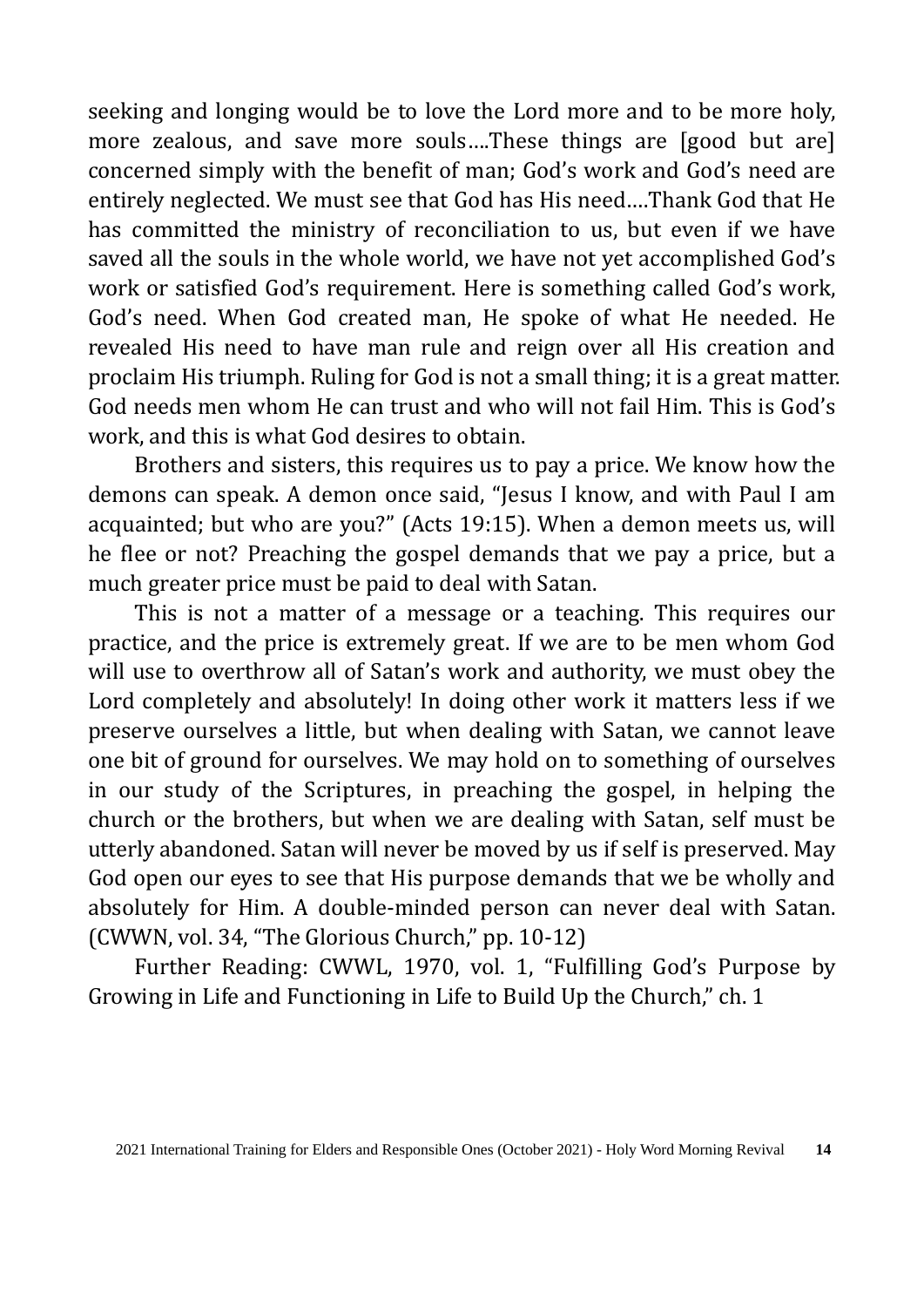### **Morning Nourishment**

Heb. 11:7 By faith Noah…prepared an ark for the salvation of his house…and became heir of the righteousness which is according to faith.

Acts 2:40 …Be saved from this crooked generation.

Rev. 11:15 …The kingdom of the world has become the kingdom of our Lord and of His Christ, and He will reign forever and ever.

Today is the day of the living Jesus, and God wants a people who live by this Jesus. These people will be today's Noah, who terminate the present generation and usher in the coming age, the age of the kingdom. This is what the Lord is doing today…. His work is to attract His lovers and seekers who have a pure motive with an open spirit to follow Him in an absolute way so that He may have the church life to protest to the whole world against the present trend, terminate this present age, and bring in God's kingdom. This is God's purpose that He is fulfilling today….The Lord desires "the family of Noah" to build the ark and testify against the trend of the age so that He can use them to terminate this age and bring in the kingdom age. What we are building in the church life is today's ark for our salvation (Phil. 2:12) and for the salvation of the ones under our care. (CWWL, 1975-1976, vol. 1, "The Testimony of Jesus," p. 280)

### **Today's Reading**

Noah was saved not only from God's judgment but also from the crooked, perverted, and evil generation. When Noah went into the ark, Jehovah shut the door (Gen. 7:16). It is as if God were saying, "Even if you change your mind, you cannot get out. I have shut you in, and you must stay here."… In one sense Noah was saved and rescued, but in another sense he was imprisoned. One of his daughters-in-law might have said, "I prefer my old house with many bedrooms, bathrooms, and a large living room. What you preached to us was good, but this ark is like a prison."… Noah might

<sup>2021</sup> International Training for Elders and Responsible Ones (October 2021) - Holy Word Morning Revival **15**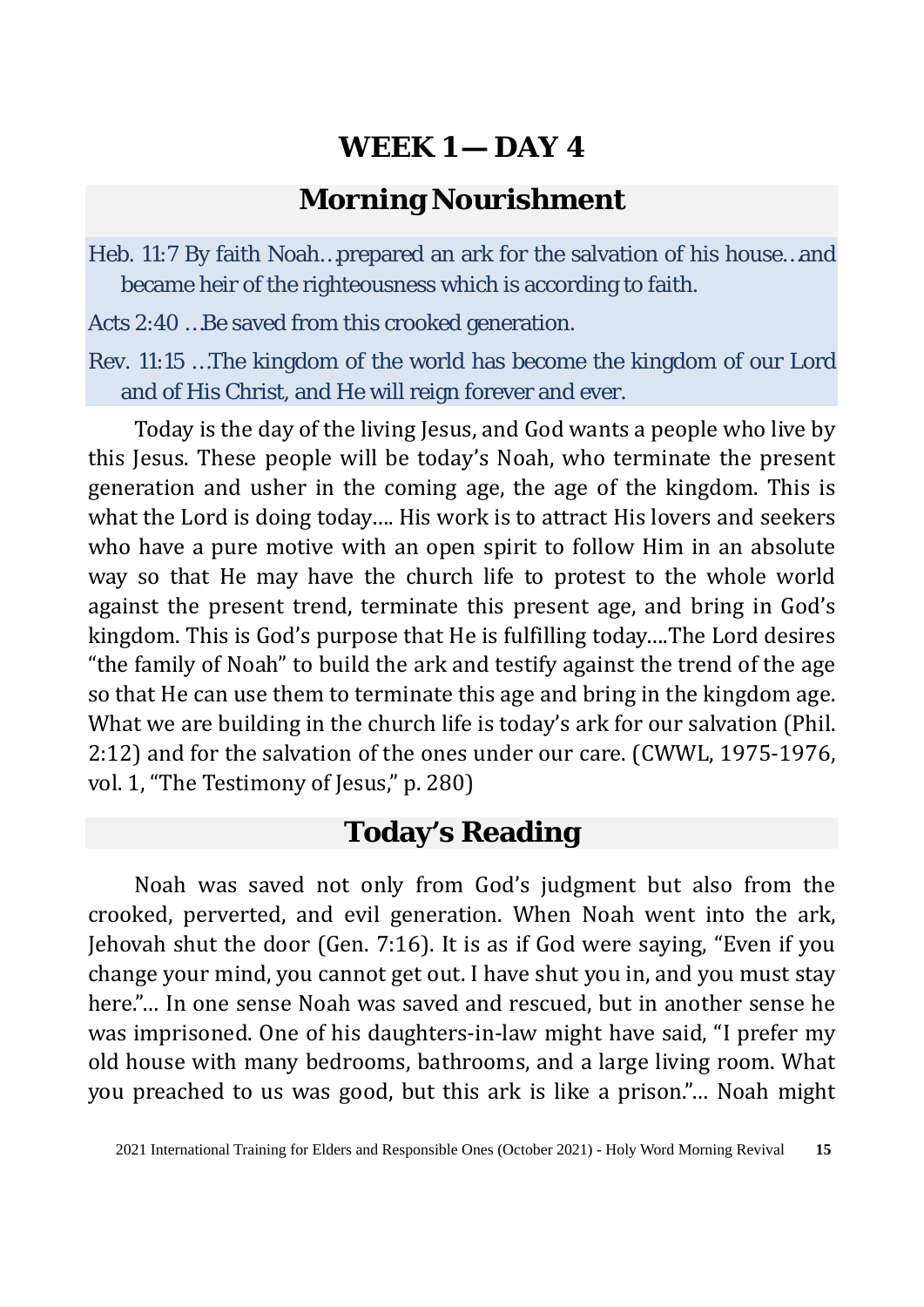have replied to his daughters-in-law, "What can I do, and where can we go? I cannot open the door. It is not up to me; it is up to Jehovah. He shut us in. We simply need to remain here. Do not be bothered; be patient and wait for a little while longer." After the flood Noah came out of the ark with his whole family and entered into a new age (8:16, 18).

At Noah's time there must have been more than eight persons who feared God and believed in Him. According to Genesis 5, the early forefathers lived for a long time. Being godly, they taught their second, third, and further generations to fear God and trust in Him. Therefore, we can be assured that besides Noah and his family, there must have been a number of others who believed in God. Although these may have been saved from eternal perdition, they were not saved from their perverted generation, and they were not ushered into the new age. Some may question how it could be that some outside the ark were saved. However, consider the daily life of many who believe in the Lord Jesus, who go to the movies, attend nightclubs, watch television, and follow the modern fashions. Those who partake of these corruptions may be saved from eternal punishment, but they have not been saved from today's crooked generation, and many will not be ushered into the kingdom of Christ to be kings there. No one who has truly been saved from today's crooked generation follows the course of today's present age. On one hand, we are saved because we believe that the Lord shed His blood and died for us. Therefore, we will not perish for eternity. On the other hand, though, we may still go to the department stores to buy the things of the modern, worldly fashions. If the Lord comes tomorrow, are we assured that He will usher us into His kingdom? Rather, we may be punished along with the present generation. (CWWL, 1975-1976, vol. 1, "The Testimony of Jesus," pp. 321-323)

Further Reading: CWWL, 1975-1976, vol. 1, "The Testimony of Jesus," chs. 1, 3-4, 6-8; CWWL, 1977, vol. 1, "The Lord's Recovery and the Present Situation of Religion," chs. 1, 4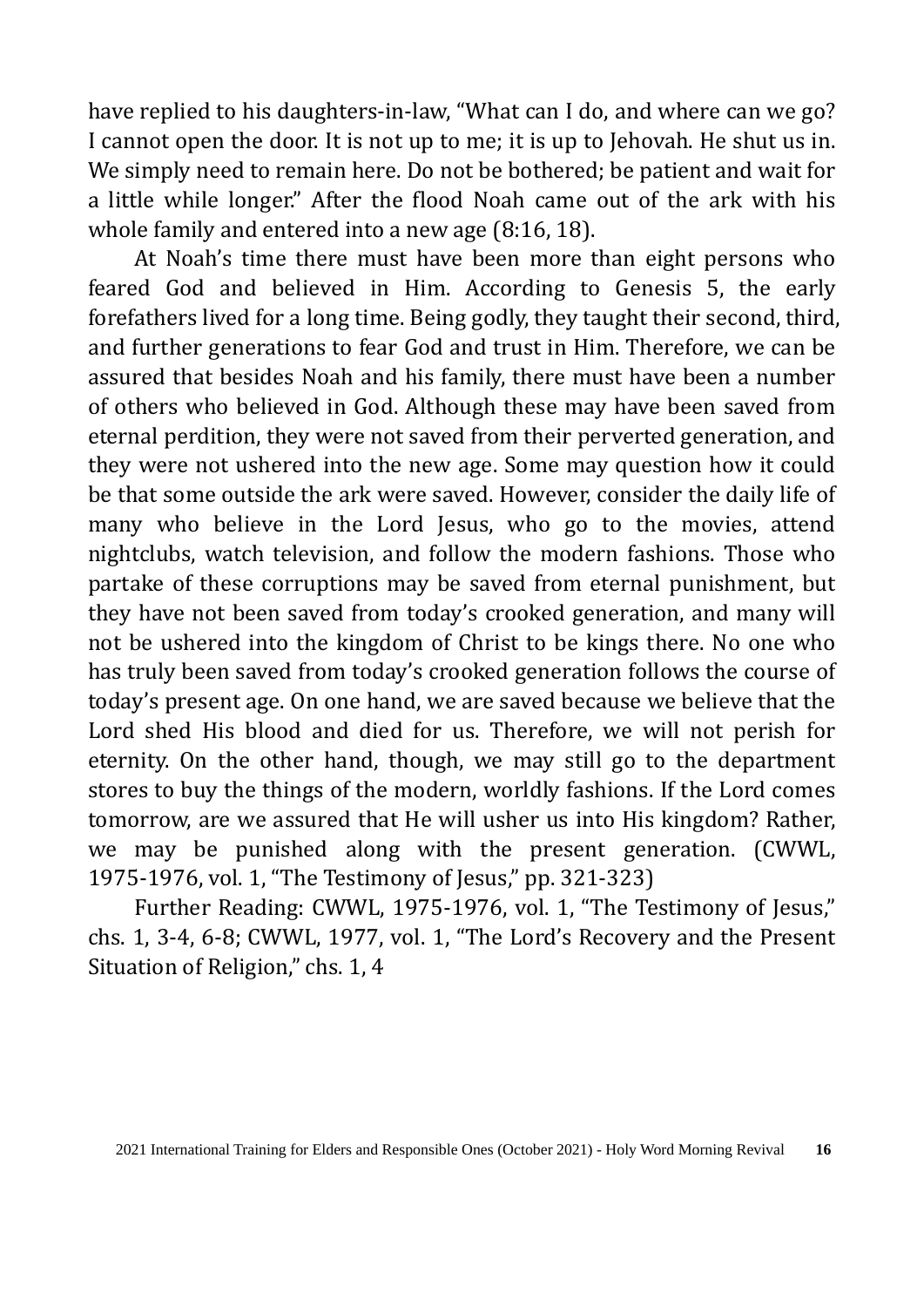### **Morning Nourishment**

- Matt. 16:18 …I will build My church, and the gates of Hades shall not prevail against it.
- Phil. 2:12-13 …Work out your own salvation with fear and trembling; for it is God who operates in you…
- 15 That you may be blameless and guileless, children of God without blemish in the midst of a crooked and perverted generation…

Only eight persons were saved in the ark, through water, from that crooked generation. Many may have been saved from eternal perdition, but not many entered into the ark. In order to be saved from eternal perdition, there is no need for us to do anything, but in order to be saved from the evil generation, we need to build up the ark. Philippians 2:12 says, "Work out your own salvation."…This is not salvation from eternal perdition. It is salvation from the crooked and perverted generation mentioned in verse 15…. Many of us can only say that we have been saved from eternal perdition….This is only half of our salvation. We also need to be saved from the other half, from this crooked and perverted generation. (CWWL, 1975-1976, vol. 1, "The Testimony of Jesus," pp. 323-324)

## **Today's Reading**

To be saved from eternal perdition requires us simply to say, "O Lord Jesus, I am a sinner. I thank You that You died for me. You are the Son of God, and You are my Savior. Lord Jesus, forgive me. I repent and believe in You." This is sufficient for our salvation by grace. However, the remainder of our salvation requires our cooperation with God. Philippians 2:13 says, "It is God who operates in you both the willing and the working for His good pleasure." To this we need to say, "Amen to Your work." If we cooperate with God's operation, on the negative side, we will spontaneously be rescued out of this crooked generation. On the positive side, we will enter into the ark,

<sup>2021</sup> International Training for Elders and Responsible Ones (October 2021) - Holy Word Morning Revival **17**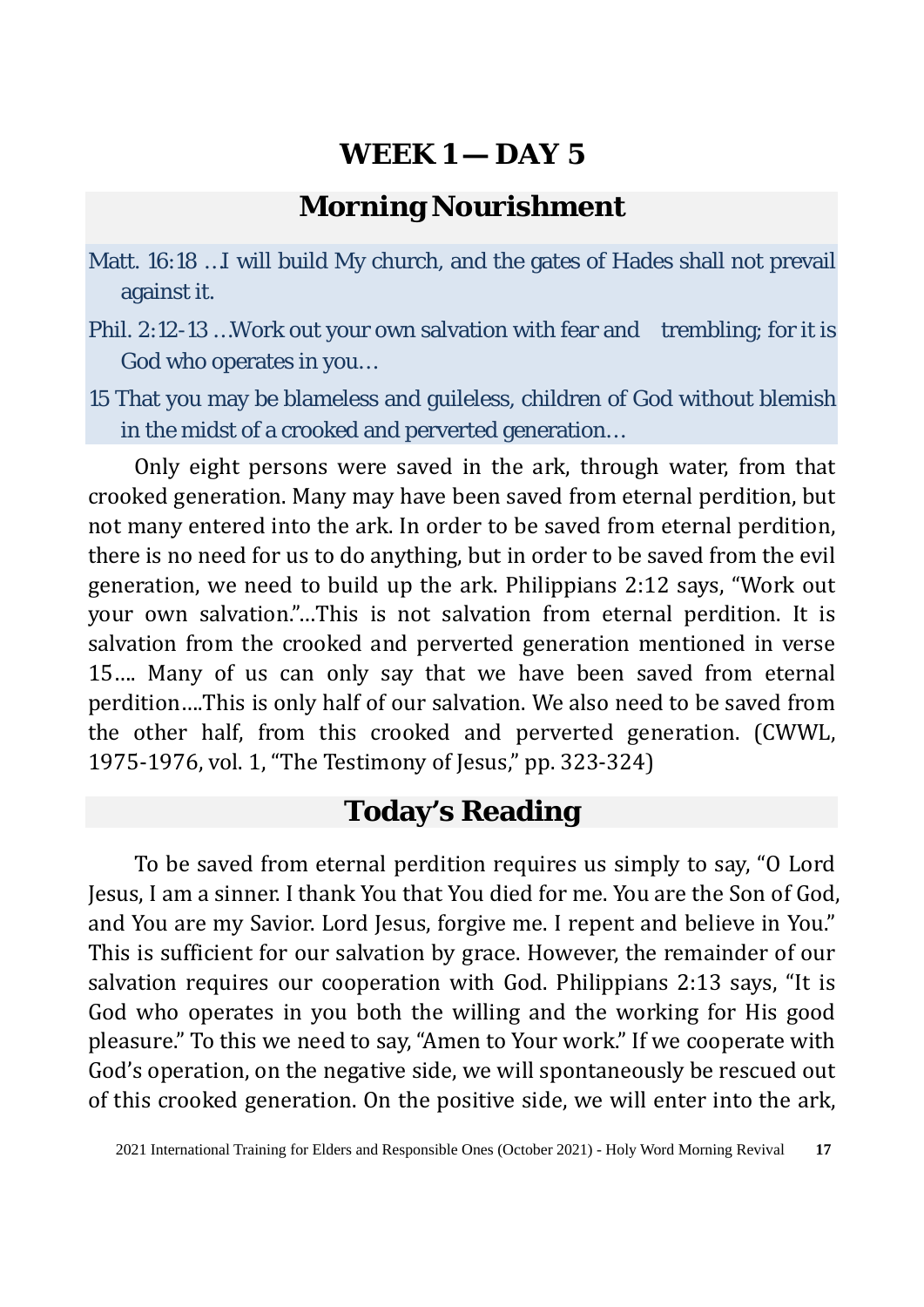which signifies the proper church life.

We need to enter into the proper church life, which is a "prison" to us….The parents of some of the saints say, "Pity yourself. Do not go to your church so often. You have been going to your church every Saturday and Sunday. That is enough. Do not forget that this is a holiday. Why would you not take a vacation and enjoy yourself?" However, those who speak in this way do not realize that we have something better and higher. They do not know the heavenly, spiritual, and wonderful "entertainment" that we enjoy. We are imprisoned in the church life, and we love it. The church is a prison, but it is also the best "entertainment." (CWWL, 1975-1976, vol. 1, "The Testimony of Jesus," p. 324)

While the apostles were preaching the gospel, they were also building the ark in which they would enjoy full salvation. What was that ark? It was the corporate Christ. While the apostles were preaching the individual Christ, they were building up the corporate Christ. Through that corporate Christ, thousands of people were not only saved from God's judgment but also from that crooked and perverse generation.

We are building the church. The church is the corporate Christ (1 Cor. 12:12) which, in a sense, is today's ark. Thousands of people have been saved by entering into the church life. Many can testify how they have been saved by coming into the church. Although you might have been saved for many years, you were not separated from this crooked world until you came into the church. That corporate ark separated you. Once we came into the church, no one had to tell us to come out of the world. We simply began a life of "churching," coming to the meetings again and again….By churching, everything of this crooked age will disappear. What is able to save us from this perverse age? Churching can save us. We are building the ark that can save us as well as others from the age condemned by God. (Life-study of Genesis, pp. 409-410)

Further Reading: Life-study of Genesis, msgs. 7, 29-31; CWWL, 1977, vol. 1, "The Recovery of Christ in the Present Evil Age," chs. 1-2, 5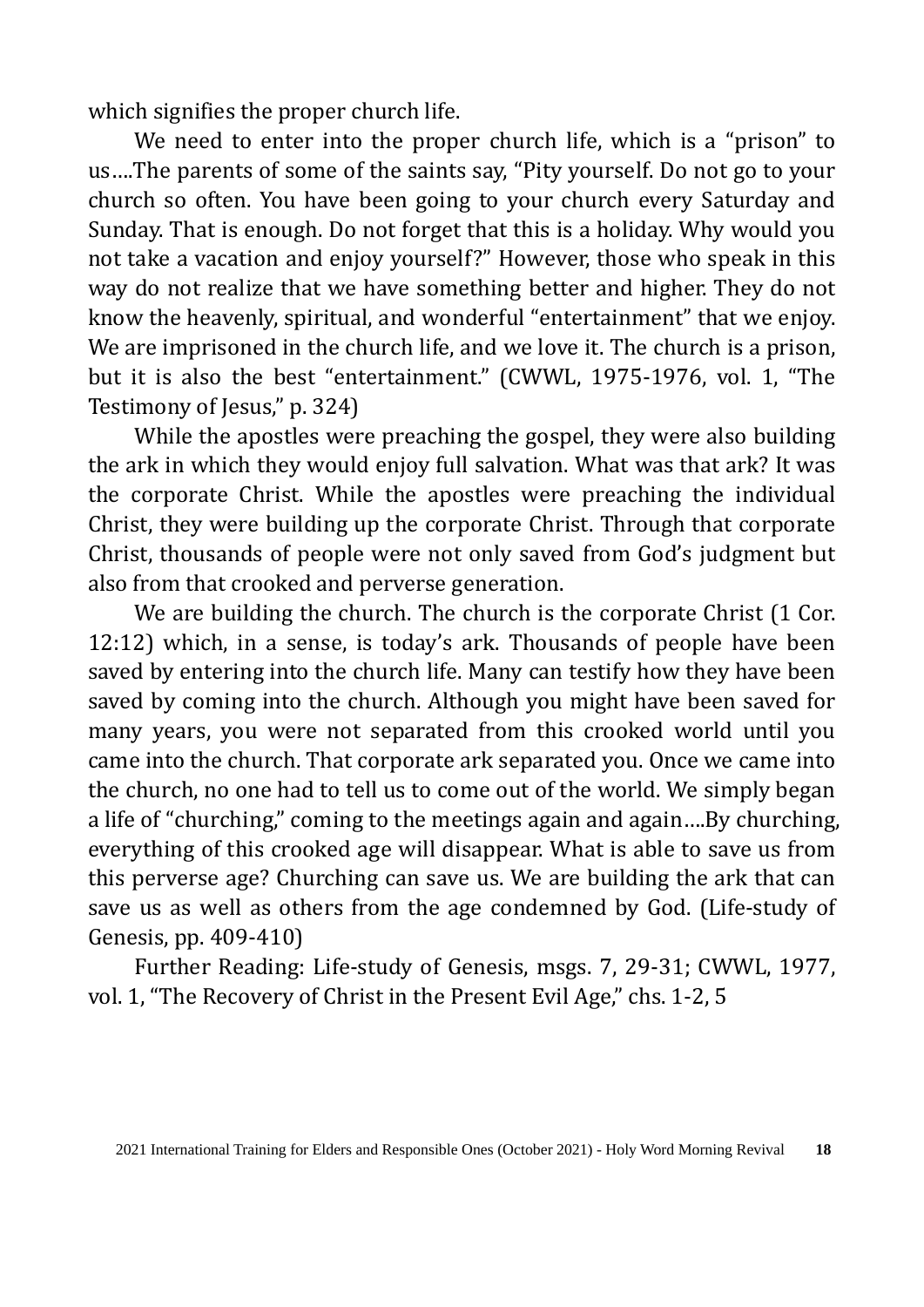### **Morning Nourishment**

Rev. 12:5 And she brought forth a son, a man-child, who is to shepherd all the nations with an iron rod; and her child was caught up to God and to His throne. 10-11 …Now has come the salvation and the power and the kingdom of our God and the authority of His Christ, for the accuser of our brothers has been cast down….And they overcame him because of the blood…and…the word of their testimony…

The seed of the woman in Genesis 3 primarily refers to the Lord Jesus, but the overcomers also have a part in this seed. The seed of the woman includes the church, especially the overcomers. Even though the Lord bruised Satan's head, he is still at work. The fulfillment of the seed of the woman bruising Satan can be seen in the man-child in Revelation 12. The only Overcomer includes all the overcomers (vv. 10-11).

When God changes His attitude toward a certain matter, He makes a dispensational move. Every dispensational move brings in God's new way. His most important dispensational move is in Revelation 12. He wants to end this age and bring in the age of the kingdom. His purpose is not general and ordinary. How can He bring this age to a close and bring in another? He must have His dispensational instrument. (CWWN, vol. 34, "The Glorious Church," p. 153)

### **Today's Reading**

The rapture of the man-child brings an end to the church age and introduces the kingdom age. The man-child enables God to move. If there is not a man-child and a rapture, God cannot make a dispensational move. We should never forget that God can be limited. He waits for man in all of His moves. God's binding in heaven is based on our binding on earth; God's loosing in heaven is based on our loosing on earth. Everything depends on the church.

It is God's desire that created beings would deal with fallen created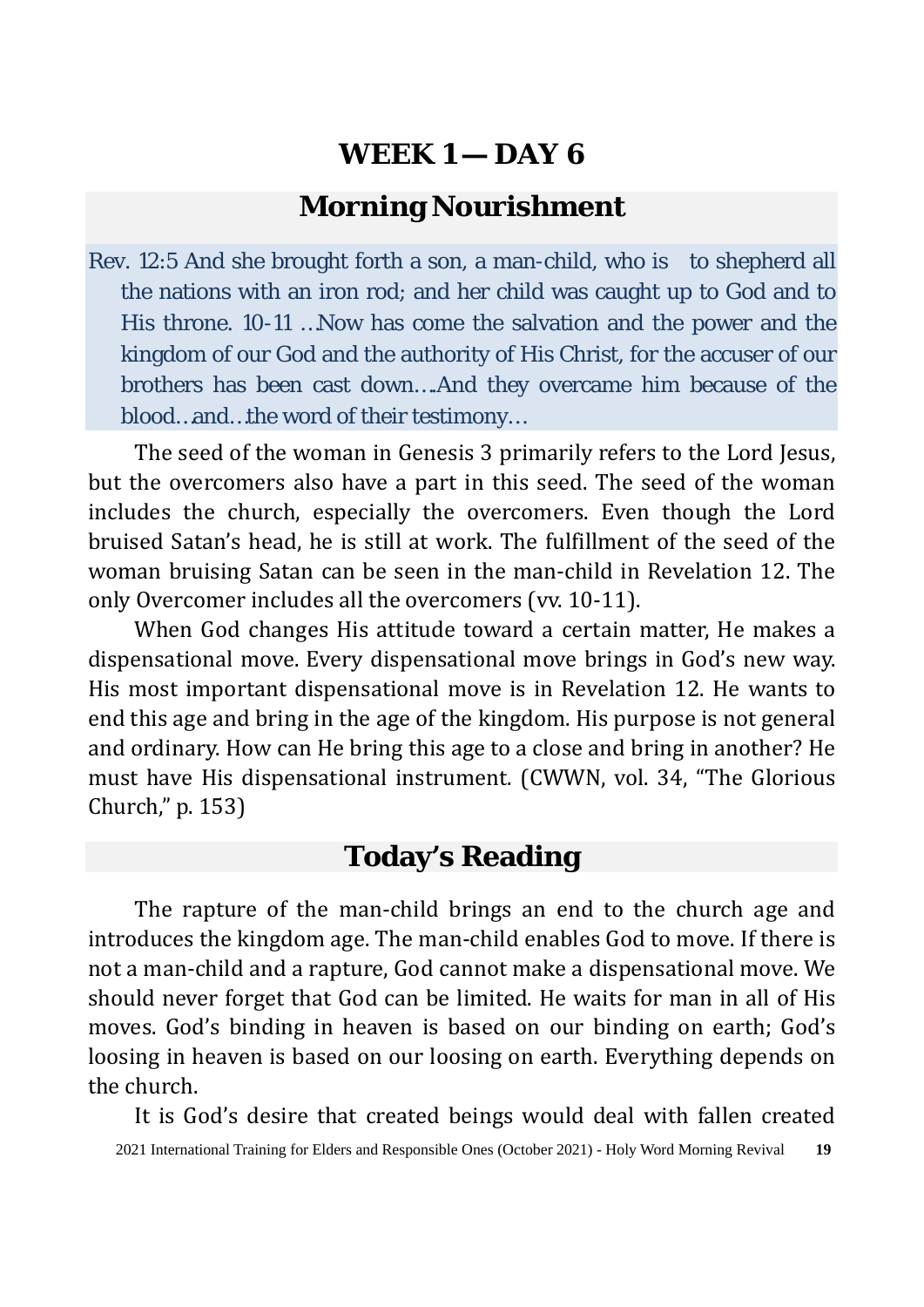beings. According to His purpose, the whole church should deal with Satan; however, the church has failed. Therefore, there is the need for the overcomers to rise up. God's purpose is fulfilled in the overcomers because they work with Him. We can see the principle of the overcomers throughout the Word of God. God always lays hold of a group of overcomers to make a dispensational move.

In church history the first special move was the Reformation. God used Luther in this dispensational move. The Brethren were also used…. After the Welsh revival, a new move of God began. Both Evan Roberts and Mrs. Penn-Lewis knew about spiritual warfare; they knew how to deal with Satan….When Evan Roberts was seen after an absence of ten years, he said, "I have been praying kingdom prayers." Every time God wants to make a dispensational move, He must obtain His instrument.

Are we at the end of the age? If we are, the kingdom will soon begin. If a dispensational move is near, then God needs an instrument. General work is no longer adequate. The children of God lack a vision; they do not see the seriousness and intensity of the situation. Now is a matter of dispensation. Just being a good servant of the Lord is no longer good enough; this is not of great use to God. Please note that we are not saying that it is of no use. What are we doing to close this dispensation? What are we doing to bring in the next age? This is a special time, so there is the need of special Christians to do a special work.

Today God is waiting for the man-child. Only the rapture can precipitate the events in Revelation 12:10. God has an order, and He works according to that order. His eyes have left the church; they are now on the kingdom.

Of all the dispensational moves, the man-child is the greatest because it removes man's power and the devil's power, and it brings in the kingdom. (CWWN, vol. 34, "The Glorious Church," pp. 153-154, 156-157)

Further Reading: CWWL, 1975-1976, vol. 1, "The Building of the Church," ch. 2; CWWL, 1963, vol. 2, "The Living That Fulfills God's Eternal Purpose," ch. 4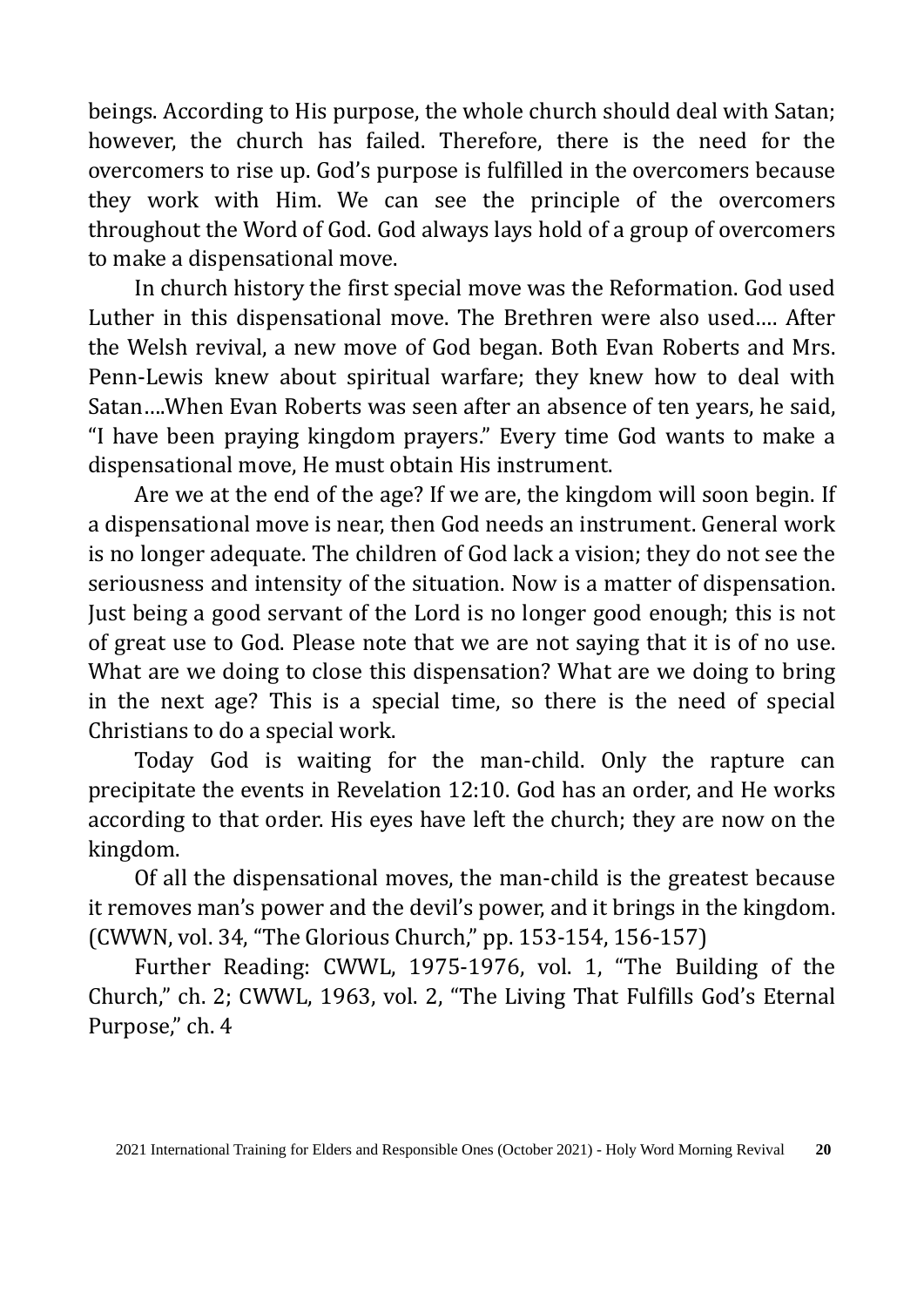# **‹‹ WEEK 1 — HYMN ››**

**Hymns, #1268 When Noah worked upon the ark as God to him decreed** 

The Church — As the Ark of Noah

### 1

When Noah worked upon the ark as God to him decreed. So many others watched, yet to his words they gave no heed. But Noah heard the voice of God and did His word obey; His business was to build the ark; he couldn't waste a day. (Chorus) Now Jesus' testimony, we in the churches see

The ark of testimony built in each locality.

2

The generation at that time was evil and perverse;

The wickedness upon the earth was waxing worse and worse.

But Noah stood against the age and ne'er the vision lost.

The ark of testimony must be built at any cost.

3

There were at that time many men who said they worshipped God; They served Him and they sacrificed and yet 'twas very odd, The very thing that God desired they mocked and ridiculed.

Their heart was set upon this age and by the devil ruled.

4

One day the ark was finished and eight souls were led aboard.

God shut the door and then the heavens opened and outpoured.

It rained, but Noah took no thought for he was safe inside.

When all the earth was flooded, he above it all did ride.

5

The ark was just God's testimony on the earth that time.

For God had found a corporate man through whom His light could shine.

He needed something built through which He'd fully be expressed,

And now it is the local church where God is manifest.

6

Be careful lest this age would lead you from God's heart's desire.